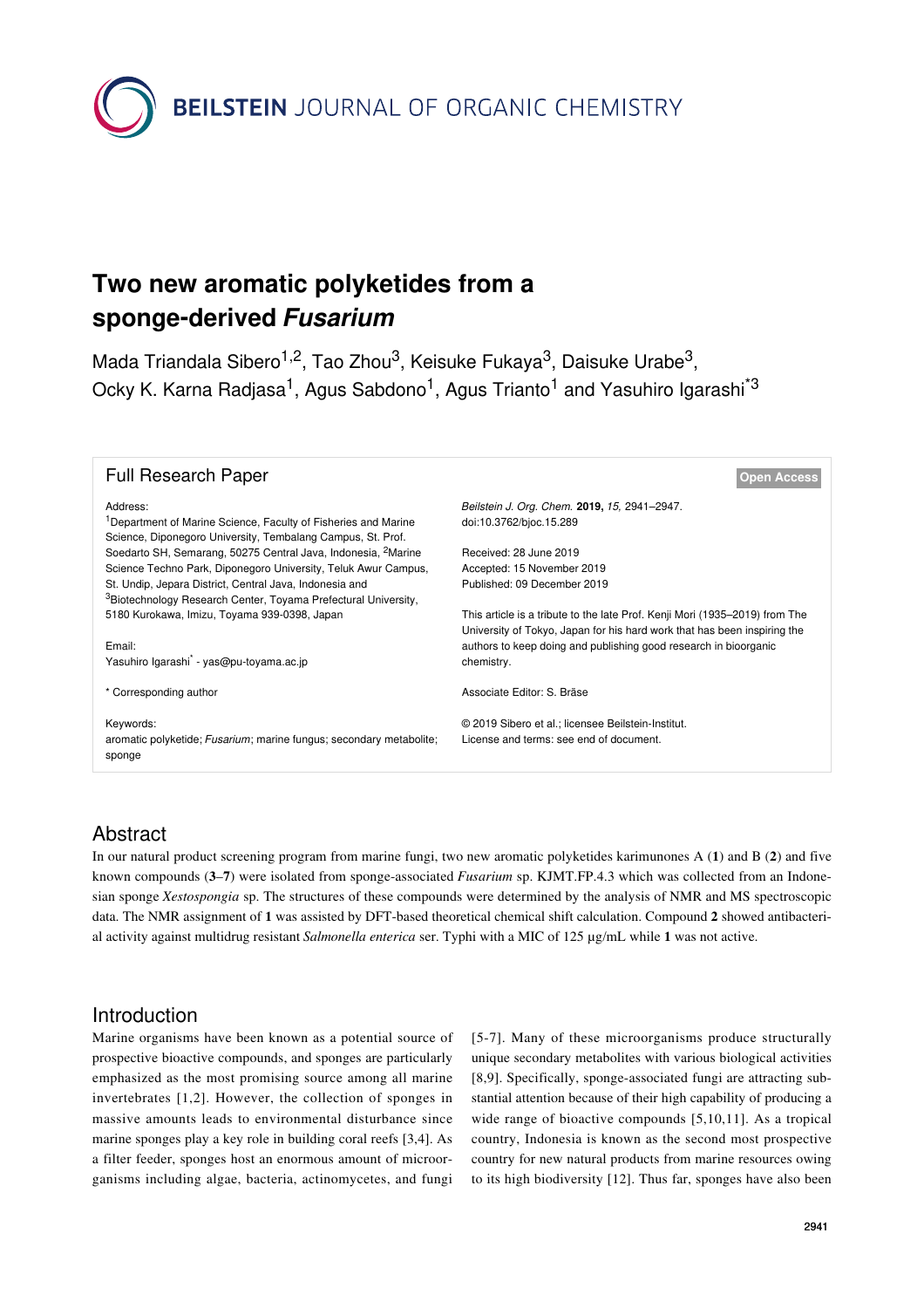utilized as the most productive source of novel compounds in Indonesia. According to the latest review by Hanif et al. [\[13\]](#page-6-5), ca. 500 marine natural products were obtained from Indonesian sponges from January 1970 to December 2017, while less than 50 compounds were reported from marine fungi during the same period. Furthermore, only a few compounds were isolated from fungal symbionts in Indonesian sponges to date [\[14,15\]](#page-6-6). This is strongly indicating that sponge-associated fungi from Indonesia are still underevaluated. Therefore, exploration of novel compounds from fungi associating with Indonesian sponges is currently a major subject in our research group [\[16-](#page-6-7) [18\].](#page-6-7)

Along this line of study, *Fusarium* sp. KJMT.FP.4.3 was isolated from a sponge *Xestospongia* sp. collected in Karimunjawa National Park, Indonesia. This fungus produces a violet pigment in the mycelium and secretes pink to red pigments into the broth medium. Comprehensive chemospectroscopic analysis of the culture extract using HPLC/UV led to the isolation of two new aromatic polyketides, karimunones A (**1**) and B (**2**) along with five known compounds, rhodolamprometrin (**3**) [\[19\],](#page-6-8) 7-*O*methylrhodolamprometrin (**4**) [\[20\],](#page-6-9) 6-*O*-methylSMA93 (**5**) [\[21\],](#page-6-10) tricinonoic acid (**6**) [\[22\]](#page-6-11), and cyclonerodiol (**7**) [\[23\]](#page-6-12) ([Figure 1](#page-1-0)). We herein describe the isolation, structure determination, and biological activity of **1** and **2**.

## Results and Discussion

A fungal strain was isolated from a sponge *Xestospongia* sp. collected in Karimunjawa National Park, Central Java, and identified as a member of *Fusarium* on the basis of sequence similarity of the internal transcribed spacer (ITS) domain to *Fusarium oxysporum* strains in the DNA database. HPLC/UVguided purification of the secondary metabolites from this strain led to the isolation of two new polyketides, karimunones

A (**1**) and B (**2**), together with five known compounds (**3**–**7**, [Figure 1](#page-1-0)).

Compound **1** was obtained as a red powder. TOF-HRESIMS analysis gave a deprotonated molecule [M − H]<sup>−</sup> at *m*/*z* 343.0452 corresponding to a molecular formula of  $C_{17}H_{12}O_8$ (calcd for  $C_{17}H_{11}O_8$ , 343.0459). Combination of <sup>13</sup>C NMR and HSQC analytical data revealed the presence of 17 carbons assignable to three carbonyl carbons ( $\delta$ C 179.8, 186.6, and 201.3), twelve aromatic  $sp<sup>2</sup>$  carbons (five are oxygenated and two are proton-bearing), and two methyl groups [\(Table 1](#page-2-0)). In the 1H NMR spectrum, all resonances were observed as a singlet peak and were assigned to two methyls  $(\delta_H 2.42$  and 3.95), two aromatic methines ( $\delta$ <sub>H</sub> 6.67 and 6.95), and three exchangeable protons ( $\delta$ <sub>H</sub> 12.57, 12.65, 12.70). The UV spectrum of **1** with the absorption bands at 234, 266, 313, 499, and 533 nm was closely similar to that for 1-acetyl-2,4,5,7,8 pentahydroxyanthraquinone from a fungus *Geosmithia* [\[24\]](#page-6-13), suggesting the presence of a common chromophore in **1**.

Two highly substituted benzene rings were assembled by analysing the HMBC correlation data ([Table 1](#page-2-0), [Figure 2](#page-2-1)). Strong correlations from H3 to C1 and C4a indicated *meta*-relationships for C1, C3, and C4a, while weak correlations from H3 to C2 and C4 suggested *ortho*-positioning of C2 and C4 to C3. An acetyl group at C1 was confirmed by the HMBC correlations from H12 to C11 and C1. HMBC correlations from an exchangeable proton at  $\delta$ <sub>H</sub> 12.57 (4-OH) to C3, C4, and C4a were also supportive of the substitution pattern in this benzene ring. Strong correlations from H6 to C8 and C10a implied the *meta*-relationship of C8 and C10a to C6, and similarly the *ortho*-relationship of C5 and C7 to C6 were deduced from the weak correlations from H6 to C5 and C7. In addition, deshielded resonances for C5, C7, and C8 indicated that these

<span id="page-1-0"></span>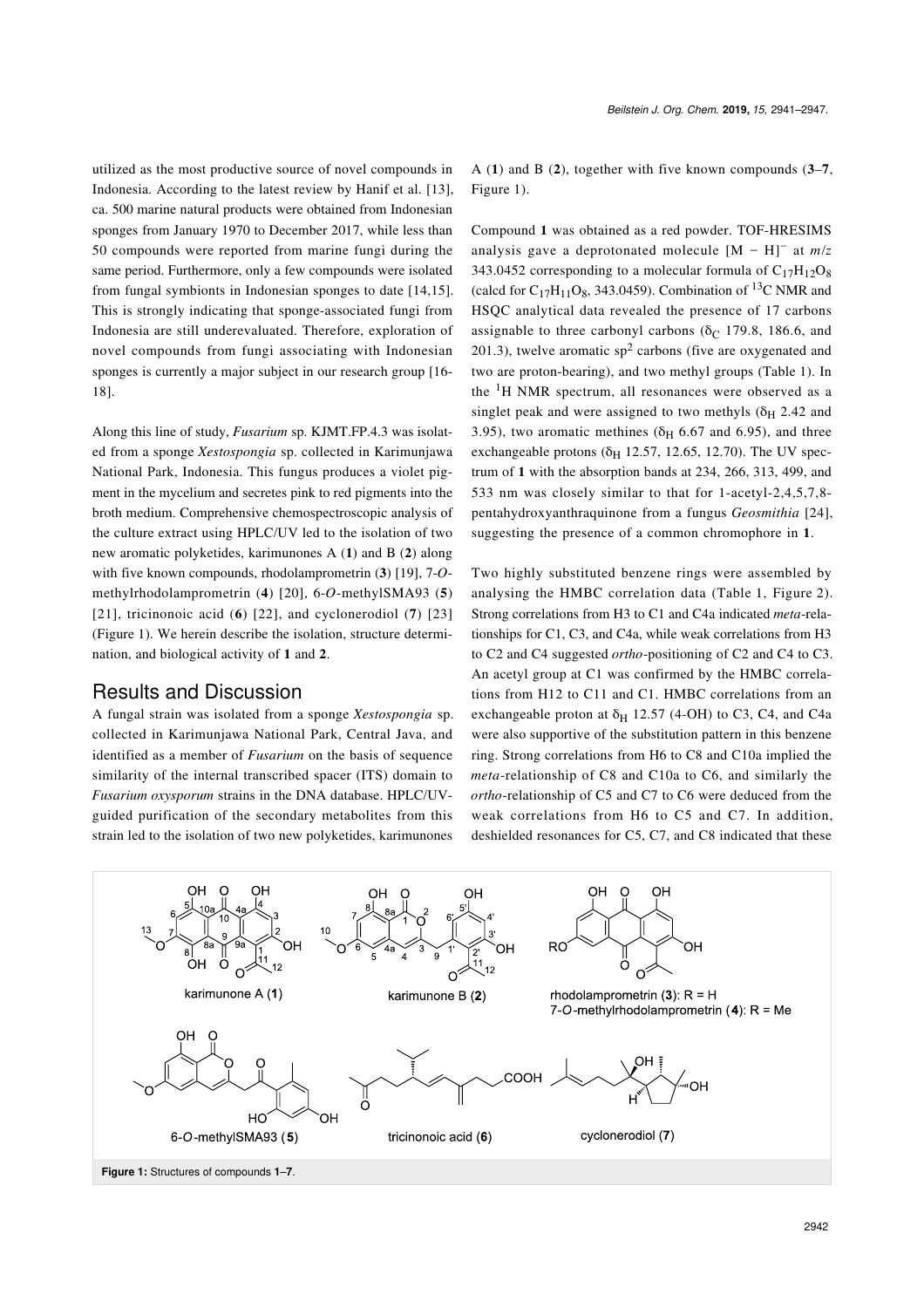<span id="page-2-0"></span>

| position | $δC$ , type <sup>a</sup> | $\delta_H$ , mult <sup>b</sup> | <b>HMBC<sup>c</sup></b> |  |
|----------|--------------------------|--------------------------------|-------------------------|--|
| 1        | 126.3, C                 |                                |                         |  |
| 2        | 161.5, C                 |                                |                         |  |
| 3        | 108.5, CH                | 6.67, s                        | 1, 2, 4, 4a             |  |
| 4        | 163.8, C                 |                                |                         |  |
| 4a       | 108.5, C                 |                                |                         |  |
| 5        | 159.1, C                 |                                |                         |  |
| 6        | 107.9, CH                | 6.95, s                        | 5, 7, 8, 10a            |  |
| 7        | 157.1, C                 |                                |                         |  |
| 8        | 149.7, C                 |                                |                         |  |
| 8a       | 111.9, C                 |                                |                         |  |
| 9        | 179.8, C                 |                                |                         |  |
| 9a       | 130.6, C                 |                                |                         |  |
| 10       | 186.6, C                 |                                |                         |  |
| 10a      | 104.5, C                 |                                |                         |  |
| 11       | 201.3, C                 |                                |                         |  |
| 12       | $30.9, \, \text{CH}_3$   | 2.42, s                        | 1, 11                   |  |
| 13       | 56.9, $CH3$              | 3.95, s                        | 7                       |  |
| 4-OH     |                          | 12.57, s                       | 3, 4, 4a                |  |
| OН       |                          | 12.65, br.s                    |                         |  |
| OН       |                          | 12.70, br.s                    |                         |  |

(reference  $\delta_H$  2.50). <sup>c</sup>HMBC correlations are from proton(s) stated to the indicated carbon.

carbons were oxygenated. The methyl protons of the methoxy group (H13) had an HMBC correlation to a carbon at  $\delta$ <sub>C</sub> 157.1 but it was not possible to determine the site of methoxy substitution only from the available HMBC data. Four-bond correlations detected from H3 and H6 to C10 indicated a carbonylbridge between C4a and C10a. Although no further long-range correlations were available, two aromatic carbons (C8a, C9a) and one carbonyl carbon (C9) were placed between the two rings to complete the anthraquinone skeleton in consideration of the UV spectrum and the molecular formula, providing two possible structures **a** and **b** for **1** [\(Figure 2](#page-2-1)): the methoxy group is positioned at C7 in structure **a** and at C5 in structure **b**.

In order to eliminate one of the two possible structures for **1**, the experimental chemical shifts of **1** were compared with the NMR chemical shifts calculated for structures **a** and **b** at mPW1PW91/6-31G+(d,p)-PCM(DMSO) level of theory. Since only five resonances including one exchangeable phenolic proton were available for  ${}^{1}H$  chemical shifts,  ${}^{13}C$  chemical shifts were used for comparison. The theoretical  $^{13}$ C NMR data of structure **a** showed better agreement with the experimental <sup>13</sup>C NMR data of **1**. Specifically, the chemical shift difference between the experimental and theoretical values for the carbons spatially close to the methoxy group (C5, C6, C7, C8, C8a, C9, C10, and C10a) were significantly smaller for structure **a** than structure **b** [\(Table 2](#page-3-0)). Then, DP4+ was used to quantify this calculated result [\[25\].](#page-6-14) DP4+ probability analysis provides reliable guidance on the correct structure among several possible isomers. The developers recommend to use the combination of  ${}^{1}$ H and  ${}^{13}$ C data for enhancement of DP4+ performance. In this study, the DP4+ probability using only  ${}^{1}H$  data or only  $13C$  data gave an inconsistent result, but the DP4+ probability using both  ${}^{1}H$  and  ${}^{13}C$  data supported the structure **a**, in which the methoxy group was present at C7, as a correct structure for **1** (100% for structure **a** and 0.0% for structure **b**, [Table 2](#page-3-0)).

Compound **2** was also isolated as a reddish powder. TOF-HRESIMS analysis gave an [M − H]<sup>−</sup> ion peak at *m*/*z* 355.0823 corresponding to a molecular formula of  $C_{19}H_{16}O_7$  (calcd for  $C_{19}H_{15}O_7$ , 355.0818). The IR spectrum showed a strong absorption band at 1683 cm<sup>-1</sup>, indicating the presence of carbonyl functionality. The  ${}^{13}C$  NMR exhibited 19 carbon signals that could be assigned to eleven nonprotonated  $sp<sup>2</sup>$  carbons (seven are oxygenated), five  $sp<sup>2</sup>$  methine carbons, one methylene carbon, and two methyl carbons from HSQC spectral data ([Table 3](#page-4-0)). Mutual HMBC correlations between two aromatic methines H5 and H7 and their correlations to C8a established their *meta*-relationship in a benzene ring system. A methoxy group was placed at C6 on the basis of HMBC correlations from H5, H7, and H10 to C6. A sharp singlet resonance at  $\delta_{\rm H}$ 10.94 was deduced to be a hydrogen-bonded phenolic proton that showed HMBC correlations to C7, C8, and C8a, complet-

<span id="page-2-1"></span>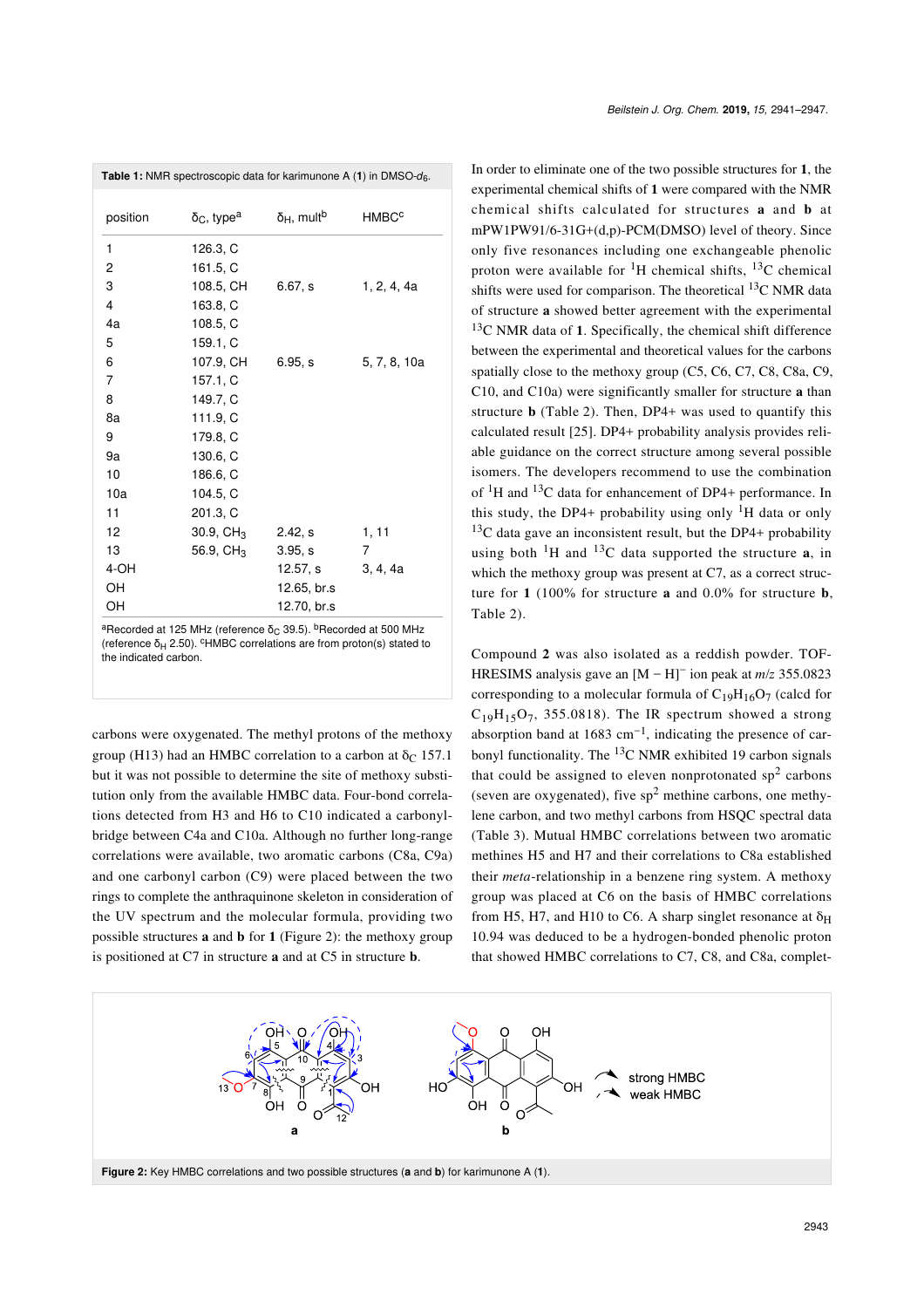|                                  | karimunone A (1)  |                   | structure a         |                    | structure <b>b</b>  |                    | structure a                            | structure <b>b</b>                     |
|----------------------------------|-------------------|-------------------|---------------------|--------------------|---------------------|--------------------|----------------------------------------|----------------------------------------|
| position                         | $\delta_{C(exp)}$ | $\delta_{H(exp)}$ | $\delta_{C (calc)}$ | $\delta_{H(calc)}$ | $\delta_{C (calc)}$ | $\delta_{H(calc)}$ | $ \delta_{C(exp)} - \delta_{c(calc)} $ | $ \delta_{C(exp)} - \delta_{c(calc)} $ |
| 1                                | 126.3             |                   | 122.8               |                    | 121.7               |                    | 3.5                                    | 4.6                                    |
| $\overline{c}$                   | 161.5             |                   | 156.7               |                    | 155.6               |                    | 4.8                                    | 5.9                                    |
| 3                                | 108.5             | 6.67              | 107.5               | 6.89               | 108.1               | 6.90               | 1.0                                    | 0.4                                    |
| 4                                | 163.8             |                   | 162.3               |                    | 162.4               |                    | 1.5                                    | 1.4                                    |
| 4a                               | 108.5             |                   | 110.2               |                    | 110.9               |                    | 1.7                                    | 2.4                                    |
| 5                                | 159.1             |                   | 157.1               |                    | 155.2               |                    | 2.0                                    | 3.9                                    |
| 6                                | 107.9             | 6.95              | 106.6               | 6.93               | 104.1               | 7.27               | 1.3                                    | 3.8                                    |
| 7                                | 157.1             |                   | 155.4               |                    | 151.3               |                    | 1.7                                    | 5.8                                    |
| 8                                | 149.7             |                   | 148.3               |                    | 142.0               |                    | 1.4                                    | 7.7                                    |
| 8a                               | 111.9             |                   | 111.9               |                    | 114.7               |                    | 0.0                                    | 2.8                                    |
| 9                                | 179.8             |                   | 183.4               |                    | 185.7               |                    | 3.6                                    | 5.9                                    |
| 9a                               | 130.6             |                   | 133.8               |                    | 132.1               |                    | 3.2                                    | 1.5                                    |
| 10                               | 186.6             |                   | 182.8               |                    | 181.1               |                    | 3.8                                    | 5.5                                    |
| 10a                              | 104.5             |                   | 104.3               |                    | 109.2               |                    | 0.2                                    | 4.7                                    |
| 11                               | 201.3             |                   | 204.8               |                    | 204.7               |                    | 3.5                                    | 3.4                                    |
| 12                               | 30.9              | 2.42              | 33.7                | 2.58               | 33.8                | 2.58               | 2.8                                    | 2.9                                    |
| 13                               | 56.9              | 3.95              | 56.6                | 4.08               | 55.9                | 4.05               | 0.3                                    | 1.0                                    |
| 4-OH                             |                   | 12.57             |                     | 12.53              |                     | 13.51              |                                        |                                        |
|                                  |                   |                   | structure a         |                    | structure <b>b</b>  |                    |                                        |                                        |
| DP4+ $(^1H$ data)                |                   | 1.5%              |                     | 98.5%              |                     |                    |                                        |                                        |
| $DP4 + ({}^{13}C \text{ data})$  |                   | 100.0%            |                     | 0.0%               |                     |                    |                                        |                                        |
| DP4+ $(^1$ H and $^{13}$ C data) |                   | 100.0%            |                     | 0.0%               |                     |                    |                                        |                                        |

<span id="page-3-0"></span>**Table 2:** DFT-calculated NMR chemical shifts of two possible structures **a** and **b** for karimunone A (**1**) at the mPW1PW91/6-31G+(d,p)-PCM(DMSO) level.

ing the tetrasubstituted benzene ring with a hydroxy and a methoxy substituent. To this ring were connected a carbonyl carbon C1 at C8a and a three-carbon fragment C4–C3–C9 at C4a by the HMBC correlations from 8-OH to C1 and H4 to C3, C4a, C5, C8a, and C9, respectively. Another tetrasubstituted benzene ring was deduced also from the HMBC analysis. Mutual HMBC correlations of two aromatic protons H4' and H6' and their correlations to C2' revealed the *meta*-relationship among C2', C4' and C6'. Shielded chemical shifts of C2', C4', and C6' and deshielded chemical shifts of C3' and C5' suggested the presence of hydroxy groups at C3' and C5'. HMBC correlations from H12 to C2' and C11 as well as a highly deshielded carbon chemical shift for C11 ( $\delta$ C 203.5) indicated the acetyl substituent at C2'. This benzene ring was then connected to the methylene carbon C9 by the correlations from H9 to C1', C2', and C6'. Finally, consideration of the deshielded chemical shift of C3 and the molecular formula allowed the linkage between C1 and C3 via an oxygen atom to complete the structure of **2** [\(Figure 3](#page-4-1)).

Antibacterial activities of compounds **1–7** were tested against clinical pathogen *Salmonella enterica* ser. Typhi strain MDR from General Hospital Dr. Kariadi, Semarang, Indonesia. Compounds **2–7** were weakly active with MIC values of 125 µg/mL, while 1 was not active in the same concentration range.

## Conclusion

In summary, our chemical analysis of a sponge-derived fungus of the genus *Fusarium* led to the identification of two new and three known aromatic polyketides (**1** and **2**, and **3**–**5**, respectively) and two sesquiterpenes (**6** and **7**). Although secondary metabolites of *Fusarium* were extensively studied in the past [\[26-28\],](#page-6-15) it is still possible to obtain additional new compounds, implying the existence of unstudied *Fusarium* species capable of producing unknown metabolites in marine symbiotic environments. Interestingly, **4** and its 5-*O*-methylated congener were previously reported from the Australian marine crinoid *Comatula rotalaria* [\[20\]](#page-6-9). Compound **4**, an 8-deoxy congener of **1**, is presumably a biosynthetic precursor for **1**. Our finding of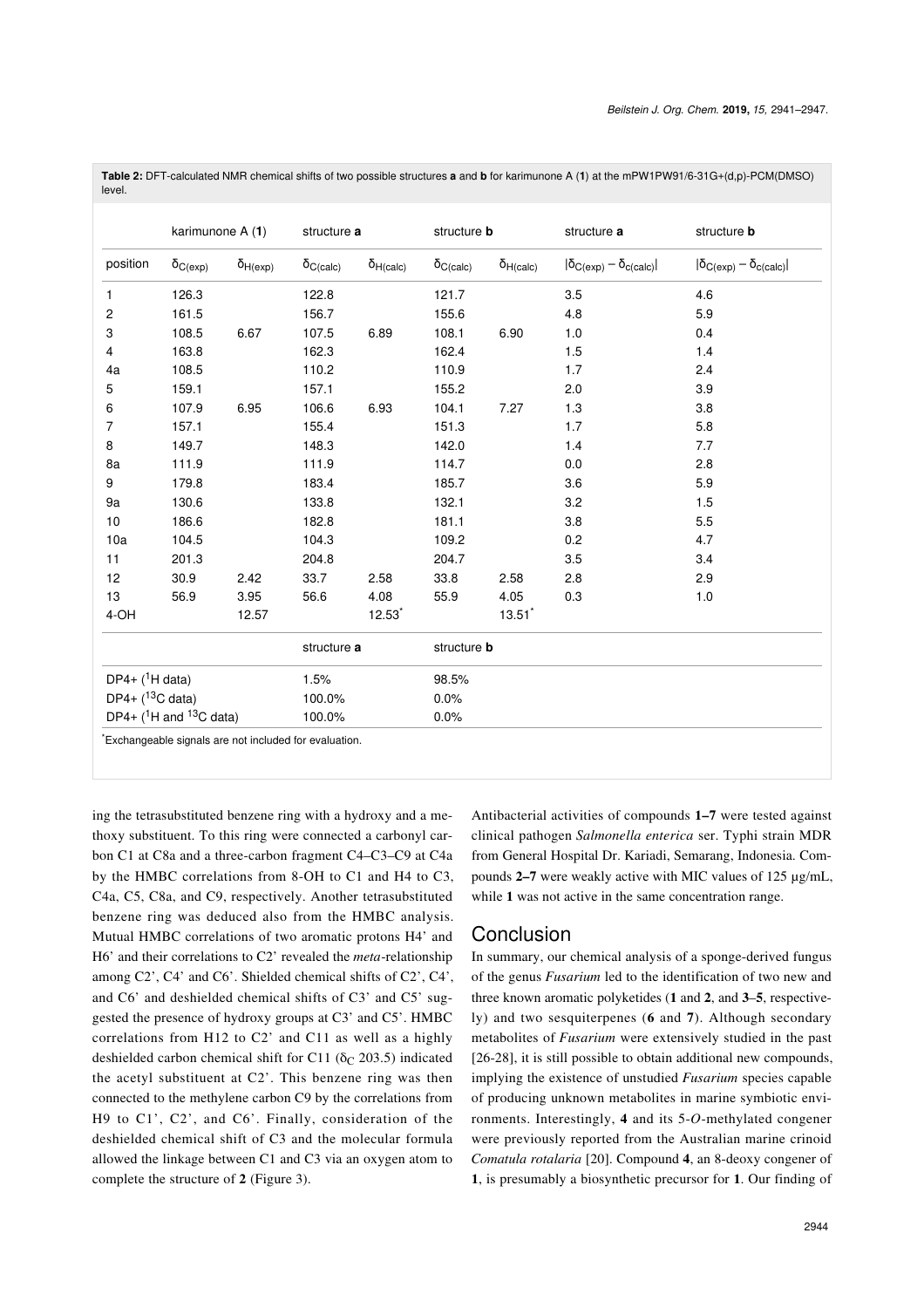<span id="page-4-0"></span>

| <b>Table 3:</b> NMR spectroscopic data for karimunone B (2) in CDCl <sub>3</sub> . |                                      |                                       |                         |  |  |  |  |
|------------------------------------------------------------------------------------|--------------------------------------|---------------------------------------|-------------------------|--|--|--|--|
| position                                                                           | $\delta_{\rm C}$ , type <sup>a</sup> | $δ$ <sub>H</sub> , mult. <sup>b</sup> | <b>HMBC<sup>c</sup></b> |  |  |  |  |
| 1                                                                                  | 166.0, C                             |                                       |                         |  |  |  |  |
| 3                                                                                  | 155.9, C                             |                                       |                         |  |  |  |  |
| 4                                                                                  | 105.9, CH                            | 5.98, s                               | 3, 4a, 5, 8a, 9         |  |  |  |  |
| 4a                                                                                 | 138.8, C                             |                                       |                         |  |  |  |  |
| 5                                                                                  | 102.0, CH                            | 6.27, s                               | 4, 6, 7, 8a             |  |  |  |  |
| 6                                                                                  | 167.3, C                             |                                       |                         |  |  |  |  |
| $\overline{7}$                                                                     | 101.2, CH                            | 6.48, s                               | 5, 6, 8, 8a             |  |  |  |  |
| 8                                                                                  | 163.9, C                             |                                       |                         |  |  |  |  |
| 8a                                                                                 | 99.9, C                              |                                       |                         |  |  |  |  |
| 9                                                                                  | 39.8, CH <sub>2</sub>                | 4.07, s                               | 3, 4, 1', 2', 6'        |  |  |  |  |
| 10                                                                                 | 56.0, $CH_3$                         | 3.85. s                               | 6                       |  |  |  |  |
| 11                                                                                 | 203.5, C                             |                                       |                         |  |  |  |  |
| 12                                                                                 | 32.3, $CH_3$                         | 2.61, s                               | 11, 2'                  |  |  |  |  |
| 1'                                                                                 | 138.6, C                             |                                       |                         |  |  |  |  |
| $2^{\circ}$                                                                        | 115.7, C                             |                                       |                         |  |  |  |  |
| 3'                                                                                 | 166.8, C                             |                                       |                         |  |  |  |  |
| $4^{\circ}$                                                                        | 103.7, CH                            | 6.41, s                               | 2', 3', 5', 6'          |  |  |  |  |
| 5'                                                                                 | 161.5, C                             |                                       |                         |  |  |  |  |
| 6'                                                                                 | 112.9, CH                            | 6.34, s                               | 2', 4', 5', 9           |  |  |  |  |
| 8-OH                                                                               |                                      | 10.94, s                              | 1, 6, 7, 8, 8a          |  |  |  |  |

<sup>a</sup>Recorded at 125 MHz (reference δ<sub>C</sub> 77.0). <sup>b</sup>Recorded at 500 MHz (reference  $\delta_H$  7.27). <sup>c</sup>HMBC correlations are from proton(s) stated to the indicated carbon.

<span id="page-4-1"></span>

**1**, **3**, and **4** from a sponge-associated fungus is suggestive of the production of these anthraquinones by symbiotic fungi in crinoids. The 7-hydroxy congener of **1** is known as a metabolite of the fungus *Geosmithia* [\[24\].](#page-6-13) Plant metabolites, feralolide and its glycoside, possessing the same skeleton as **2** were reported from the medicinal herb *Aloe vera* [\[29\]](#page-6-16), but this carbon skeleton is novel as a fungal secondary metabolite.

## **Experimental**

### General experimental procedures

NMR spectra were recorded on a Bruker AVANCE II 500 spectrometer (Bruker Biospin K. K., Yokohama, Japan) and mass spectra were measured on a Bruker micrOTOF (Bruker Daltonics K. K., Yokohama, Japan). IR spectra were recorded on a Shimadzu FT-IR-300 spectrophotometer (Shimadzu Corp., Kyoto, Japan) and UV spectra on a Shimadzu UV-1800 (Shimadzu Corp., Kyoto, Japan).

### Microorganism

*Fusarium* sp. KJMT.FP.4.3 was isolated from a sponge *Xestospongia* sp. collected from Karimunjawa National Park, Indonesia with the permission number 1096/T.34/TU/ SIMAKSI/7/2017. This fungus was isolated using a surface sterilization method [\[14,30\]](#page-6-6). Strain KJMT.FP.4.3 was identified as *Fusarium* on the basis of the gene sequence analytical data of the ITS domain of partial 18S rRNA gene and 28S rRNA gene. Strain KJMT.FP.4.3 showed 99.7% similarity of ITS domain of partial 18S rRNA gene and 28S rRNA gene (555 nucleotides, GeneBank accession number MK393925.1) to *Fusarium oxysporum* strain NZZCDHL (549 nucleotides, GeneBank accession number KU939031.1) and 99.5% similarity of ITS domain of partial 18S rRNA gene and 28S rRNA gene to *Fusarium oxysporum* isolate DG-2 (548 nucleotides, GeneBank accession number MK429839.1).

#### **Fermentation**

Strain KJMT.FP.4.3 cultured on PDA agar was inoculated into 500 mL K-1 flasks each containing V22 seed medium consisting of soluble starch 1%, glucose 0.5%, NZ-case (Sigma-Aldrich, Co., LLC.) 0.3%, yeast extract (Kyokuto Pharmaceutical Industrial, Co., Ltd.) 0.2%, Tryptone (Difco Laboratories) 0.5%, K<sub>2</sub>HPO<sub>4</sub> 0.1%, MgSO<sub>4</sub>·7H<sub>2</sub>O 0.05%, and CaCO<sub>3</sub> 0.3% (pH 7.0). The flasks were shaken at 30  $^{\circ}$ C for 4 days on a rotary shaker (200 rpm). The seed culture (3 mL) was transferred into 500 mL K-1 flasks each containing 100 mL of A3M production medium (pH 7.0) consisting of 2.0% soluble starch, 0.5% glucose, 2.0% glycerol, 0.3% yeast extract, 1.5% Pharmamedia (Traders Protein), and 1% Diaion HP-20 (Mitsubishi Chemical Co.). The inoculated flasks were placed on a rotary shaker (200 rpm) at 30  $^{\circ}$ C for 7 days.

#### Extraction and isolation

Extraction and isolation of secondary metabolites from strain KJMT.FP.4.3 were carried out in a similar manner as described previously [\[31\].](#page-6-17) At the end of the fermentation period, 50 mL of 1-butanol was added to each flask, and the flasks were shaken for 1 h. The mixture was centrifuged at 6000 rpm for 10 min and the organic layer was separated from the aqueous layer containing the mycelium. Evaporation of the solvent gave 3.37 g of crude extract from 1.5 L of culture. The crude extract  $(3.37 \text{ g})$ was subjected to silica gel column chromatography with a step gradient of CHCl3 /MeOH 1:0, 20:1, 10:1, 4:1, 2:1, 1:1, and 0:1  $(v/v)$ . Fraction 3 (10:1) was concentrated to provide 0.97 g of brown oil, which was further purified by reversed-phase ODS column chromatography with a gradient of MeCN–H<sub>2</sub>O 2:8, 3:7, 4:6, 5:5, 6:4, 7:3, and 8:2 (v/v). Fraction 5 (6:4) was evapo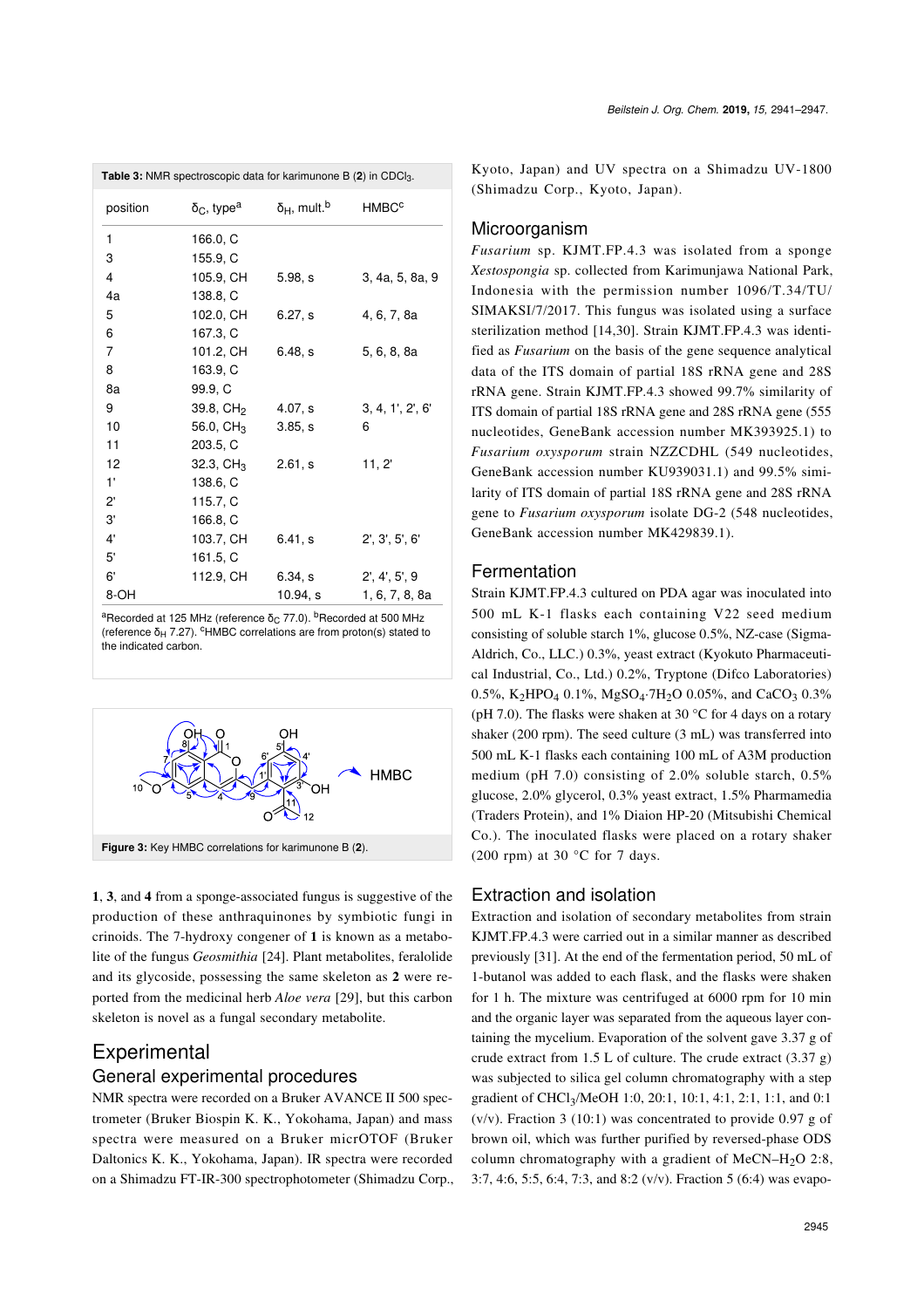rated and the remaining aqueous solution was extracted with EtOAc. After drying with anhydrous  $Na<sub>2</sub>SO<sub>4</sub>$ , the organic layer was concentrated to dryness. The residual solid (53 mg) was applied to the preparative HPLC (Cosmosil Cholester Packed Column,  $10 \times 250$  mm, Nacalai Tesque) using a linear gradient of 40 to 70% MeCN in  $0.1\%$  HCO<sub>2</sub>H over 25 min at a flow rate of 4 mL/min, yielding karimunone A  $(1, 7.3 \text{ mg}, t_R 15.6 \text{ min})$ and B  $(2, 4.2 \text{ mg}, t_R 12.0 \text{ min})$ , together with 7-*O*-methylrhodolamprometrin (4, 7.2 mg,  $t<sub>R</sub>$  17.4 min), *O*-methylSMA93  $(5, 7.4 \text{ mg}, t_R \text{ 13.2 min})$ , tricinonoic acid  $(6, 3.7 \text{ mg}, t_R \text{ )}$ 13.1 min), and cyclonerodiol (**7**, 5.4 mg, *t*R 11.3 min) after evaporation and extraction with EtOAc. Rhodolamprometrin (**3**, 4.0 mg,  $t<sub>R</sub>$  15.2 min) was isolated from fraction 4 of ODS chromatography (5:5), which was derived from fraction 3 of silica gel fractionation (10:1), using a linear gradient of 40 to 70% MeCN in  $0.1\%$  HCO<sub>2</sub>H over 25 min at a flow rate of 4 mL/min. Physicochemical data including  ${}^{1}H$  and  ${}^{13}C$  NMR spectroscopic data of compounds **3**–**7** were in good accordance with those described in the literatures [\[19-23\]](#page-6-8).

Karimunone A (1): red powder; UV (MeOH) λ<sub>max</sub> (log ε) 234 (3.44), 266 (3.28), 313 (3.04), 499 (2.81), 533 (2.68) nm; IR νmax 3111, 2926, 1712, 1679, 1601 cm−<sup>1</sup> ; see [Table 1](#page-2-0) for <sup>1</sup>H NMR and 13C NMR data; TOF-HRESIMS [M − H]<sup>−</sup> *m*/*z* 343.0452 (calcd for C<sub>17</sub>H<sub>11</sub>O<sub>8</sub>, 343.0459).

Karimunone B (2): red powder; UV (MeOH) λ<sub>max</sub> (log ε) 244 (3.49), 277 (2.97), 324 (2.85) nm; IR νmax 3100, 1683, 1615 cm−<sup>1</sup> ; see [Table 3](#page-4-0) for 1H NMR and 13C NMR data; TOF-HRESIMS  $[M - H]$ <sup>−</sup> *m*/*z* 355.0823 (calcd for C<sub>19</sub>H<sub>15</sub>O<sub>7</sub>, 355.0818).

## Computational procedure General information

Conformational search was performed with MacroModel version 12.1 in the Maestro 11.7 software package [\[32,33\].](#page-6-18) All DFT-based calculations were performed with the Gaussian 16 Rev B.01 program [\[34\].](#page-6-19) A part of these computations were conducted using a Fujitsu PRIMERGY CX400 multi-node server (Information Technology Center of Nagoya University). Molecular structures were visualized using Maestro 11.7 software package. DP4+ analysis was performed with the Excel spreadsheet [\[25\]](#page-6-14) made by Sarotti et al. Cartesian coordinates of the structures described in this paper are included in [Supporting](#page-5-0) [Information File 2](#page-5-0).

### Computational search and NMR calculations of structures **a** and **b**

The conformational search on structure **a** began by applying 100,000 steps of the Monte-Carlo Multiple Minimum (MCMM) method with PRCG energy minimization using the OPLS3e force field (gas phase) to obtain 42 conformational isomers within 35 kcal/mol from the minimum energy conformer. The next optimizations were performed at the M06-2X/6-31G(d) level of theory and solvation effects were included using the PCM solvation model (DMSO). Frequency calculations were carried out at the same level of theory to confirm the absence of imaginary frequencies and to obtain thermal corrections to the Gibbs free energies at 1 atm, 298.15 K. The duplicate structures with RMSDs of 0.01 Å were removed. Single-point energies were calculated at the M06-2X/6-311+G(d,p) level of theory and solvation effects were included using the PCM solvation model (DMSO). The NMR chemical shifts were simulated by GIAO method at the mPW1PW91/6-31G+ $(d,p)$ -PCM(DMSO) level of theory. The chemical shifts ( $\delta_{\text{calc}}$ ) were calculated using tetramethylsilane (TMS) as a reference standard according to  $\delta_{\text{calc}} = \sigma_0 - \sigma_x$ , where  $\sigma_x$  is the Boltzmannaveraged shielding tensor of the most stable 4 conformers within 3.5 kcal/mol and  $\sigma_0$  is the shielding tensor of TMS calculated at the same level of theory with  $\sigma_x$ . The NMR shifts of structure **b** was similarly calculated using 50 structures as the OPLS3e-minimized structures and 4 structures as the DFT-optimized structures for the NMR calculation.

## Supporting Information

### Supporting Information File 1

Copies of UV, IR, and NMR spectra of compounds **1** and **2**. [\[https://www.beilstein-journals.org/bjoc/content/](https://www.beilstein-journals.org/bjoc/content/supplementary/1860-5397-15-289-S1.pdf) [supplementary/1860-5397-15-289-S1.pdf\]](https://www.beilstein-journals.org/bjoc/content/supplementary/1860-5397-15-289-S1.pdf)

#### <span id="page-5-0"></span>Supporting Information File 2

NMR chemical shift calculation for compound **1**. [\[https://www.beilstein-journals.org/bjoc/content/](https://www.beilstein-journals.org/bjoc/content/supplementary/1860-5397-15-289-S2.pdf) [supplementary/1860-5397-15-289-S2.pdf\]](https://www.beilstein-journals.org/bjoc/content/supplementary/1860-5397-15-289-S2.pdf)

## Acknowledgements

The authors would like to acknowledge Balai Taman Nasional Karimunjawa for the research permit with the number 1096/ T.34/TU/SIMAKSI/7/2017. This research was partly funded by The Ministry of Research, Technology and Higher Education, Republic Indonesia through Program Pendidikan Magister Menuju Doktor Untuk Sarjana Unggul (PMDSU) scheme with contract number 315-06/UN7.5.1/PP/2017 and the travel grant through Peningkatan Kualitas Publikasi Internasional (PKPI) scheme.

## ORCID® iDs

Mada Triandala Sibero - <https://orcid.org/0000-0001-5832-4399> Keisuke Fukaya - <https://orcid.org/0000-0002-7148-4714> Daisuke Urabe -<https://orcid.org/0000-0002-1999-9374>